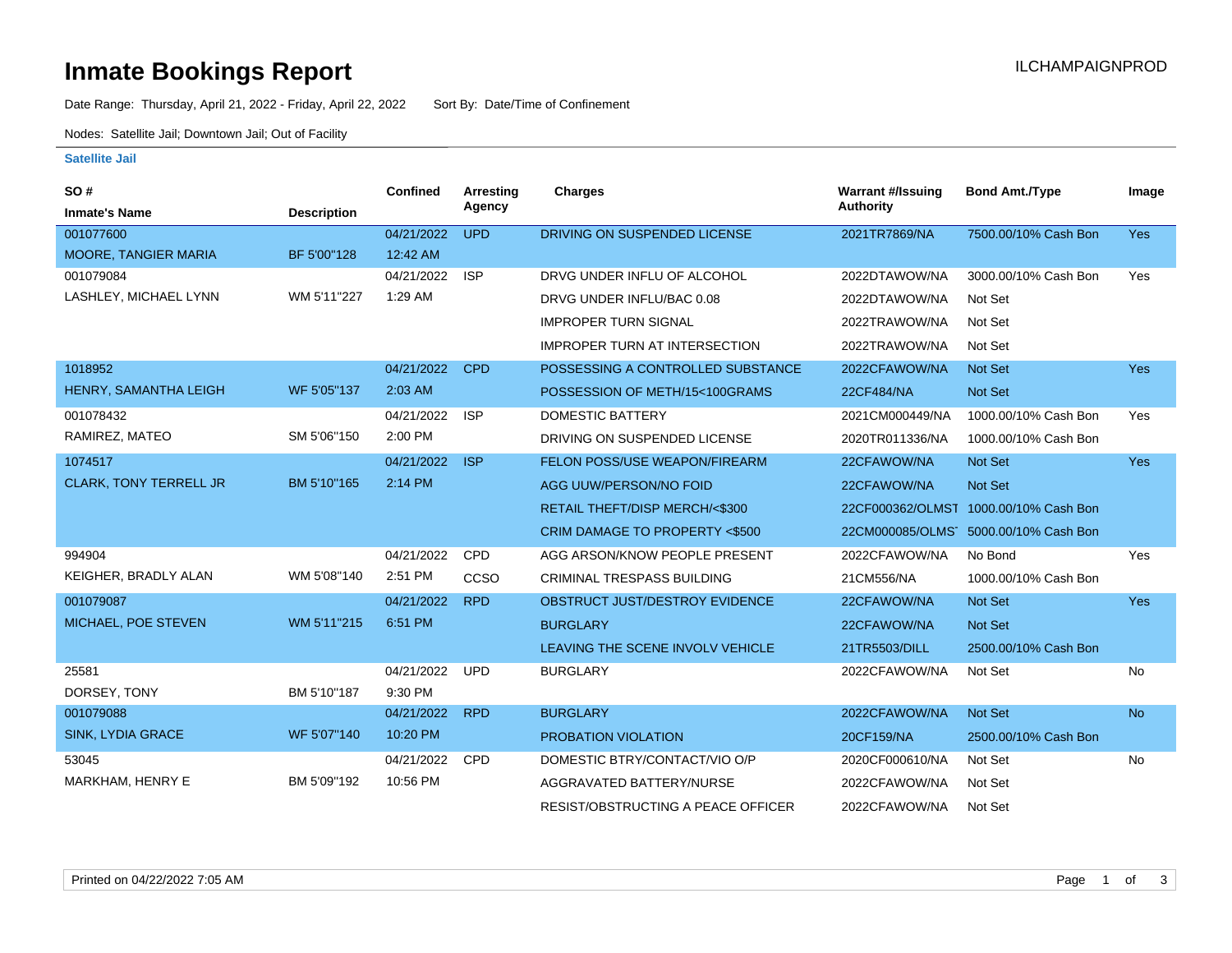# **Inmate Bookings Report Installation Control Control Control Control Control Control Control Control Control Control Control Control Control Control Control Control Control Control Control Control Control Control Control**

Date Range: Thursday, April 21, 2022 - Friday, April 22, 2022 Sort By: Date/Time of Confinement

Nodes: Satellite Jail; Downtown Jail; Out of Facility

#### **Satellite Jail**

| <b>SO#</b>                     |                    | <b>Confined</b> | Arresting   | Charges                                  | Warrant #/Issuing | <b>Bond Amt./Type</b>    | Image      |
|--------------------------------|--------------------|-----------------|-------------|------------------------------------------|-------------------|--------------------------|------------|
| <b>Inmate's Name</b>           | <b>Description</b> |                 | Agency      |                                          | Authority         |                          |            |
| 1073806                        |                    | 04/22/2022      | <b>ISP</b>  | POSS ADULT USE CANN IN MOTOR VEHICLE     | 2020TR011653/NA   | 2500.00/10% Cash Bon     | <b>Yes</b> |
| BARKSTALL, ANGELO DERON        | BM 5'06"135        | 1:46 AM         |             |                                          |                   |                          |            |
| 1030955                        |                    | 04/22/2022      | <b>UPD</b>  | PROBATION VIOLATION                      | 17CF1611/DILL     | 2500.00/10% Cash Bon     | Yes        |
| STEVENSON, ROGER JAMES         | BM 5'05"130        | 2:25 AM         |             | LEAVING THE SCENE INVOLV VEHICLE         | 20TR7401/HOLLIMA  | 10000.00/10% Cash Bo     |            |
| 1074563                        |                    | 04/22/2022      | <b>ISP</b>  | DRVG UNDER INFLU OF ALCOHOL              | 21DT30/IROQUOIS ( | 3000.00/10% Cash Bon     | <b>Yes</b> |
| <b>BENIPAL, VIPANJOT SINGH</b> | WM 5'10"175        | 4:28 AM         |             | AGG DUI/LIC SUSP OR REVOKED              | 2022CFAWOW/NA     | 75.00/FTA Fee<br>No Bond |            |
|                                |                    |                 |             |                                          |                   |                          |            |
|                                |                    |                 |             | DRIVING ON SUSPENDED LICENSE             | 2022TRAWOW/NA     | No Bond                  |            |
|                                |                    |                 |             | DRVG UNDER INFLU/BAC 0.08                | 2022DTAWOW/NA     | No Bond                  |            |
|                                |                    |                 |             | <b>IMPROPER TRAFFIC LANE USAGE</b>       | 2022TRAWOW/NA     | No Bond                  |            |
|                                |                    |                 |             | <b>DISREGARD STOP SIGN</b>               | 2022TRAWOW/NA     | No Bond                  |            |
|                                |                    |                 |             | <b>TRANSP/CARRY ALC LIQ/DRIVER</b>       | 2022TRAWOW/NA     | No Bond                  |            |
|                                |                    |                 |             | DRVG UNDER INFLU OF ALCOHOL              | 2022DTAWOW/NA     | No Bond                  |            |
| 001079089                      |                    | 04/22/2022      | <b>CCSO</b> | <b>PRED CRIM SEX ASLT/VIC &lt;13/FIR</b> | 21CF858/NA        | 250000.00/10% Cash B     | <b>No</b>  |
| JONES, DAVARUIS LEE            | BM 5'08"145        | 6:34 AM         |             |                                          |                   |                          |            |

**Total Satellite J14**